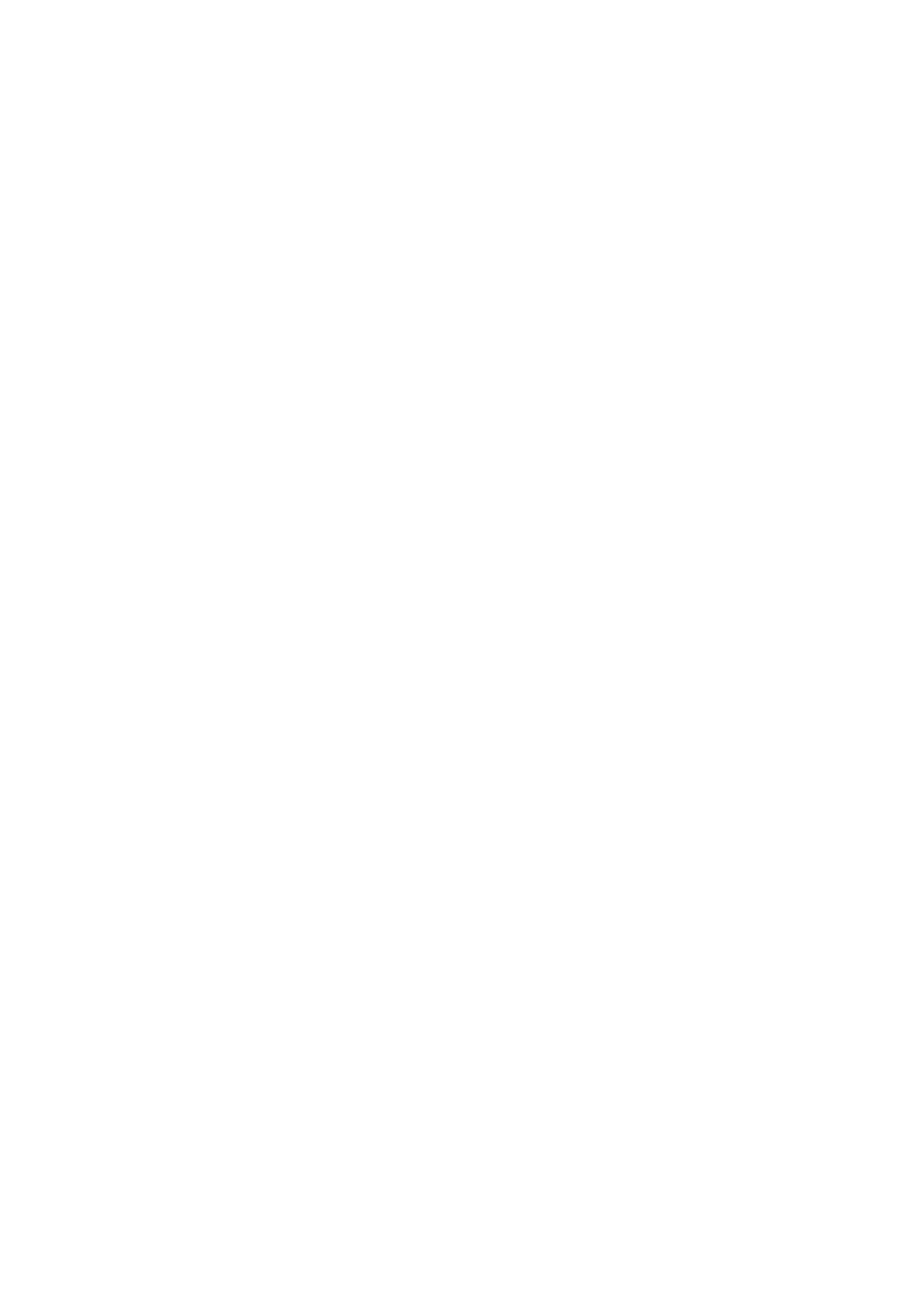

#### **Private & Confidential**

Mr Martin Hoffman Secretary NSW Department of Finance, Services and Innovation Level 7, McKell Building 2-24 Rawson Place NSW 2000

29 May 2017

Dear Mr Hoffman,

#### *Report on the process review of the production of Photo Cards by Service NSW*

We are pleased to present our report on our review of the end-to-end process over the production of Photo Cards by Service NSW.

In April 2017, Service NSW experienced a process break-down in respect of the production of Photo Cards which resulted in a number of cards being mailed to incorrect addresses. As a result of this incident, the NSW Department of Finance, Services and Innovation (DFSI) engaged us to conduct an independent "end-to-end" review of their Photo Card production services processes, with a view to improving and strengthening them in order to prevent future incidents.

This report details:

- A confirmation of the root cause of the error, including identification of themes, practices and processes that likely lead to the error occurring
- A review of the current "end-to-end" process over the production of Photo Cards in place to confirm their adequacy and if they are followed
- Practical recommendations for improving and strengthening processes, in line with good industry practice.

If you wish to discuss anything further, please contact me on (02) 8266 3275 or 0418 431 296.

Yours sincerely

adm / Phone

*Andrew McPherson Partner*

*PricewaterhouseCoopers, ABN 52 780 433 757 One International Towers Sydney, Watermans Quay, Barangaroo NSW 2000 T +61 2 8266 0000, F +61 2 8266 9999, www.pwc.com.au*

Liability limited by a scheme approved under Professional Standards Legislation.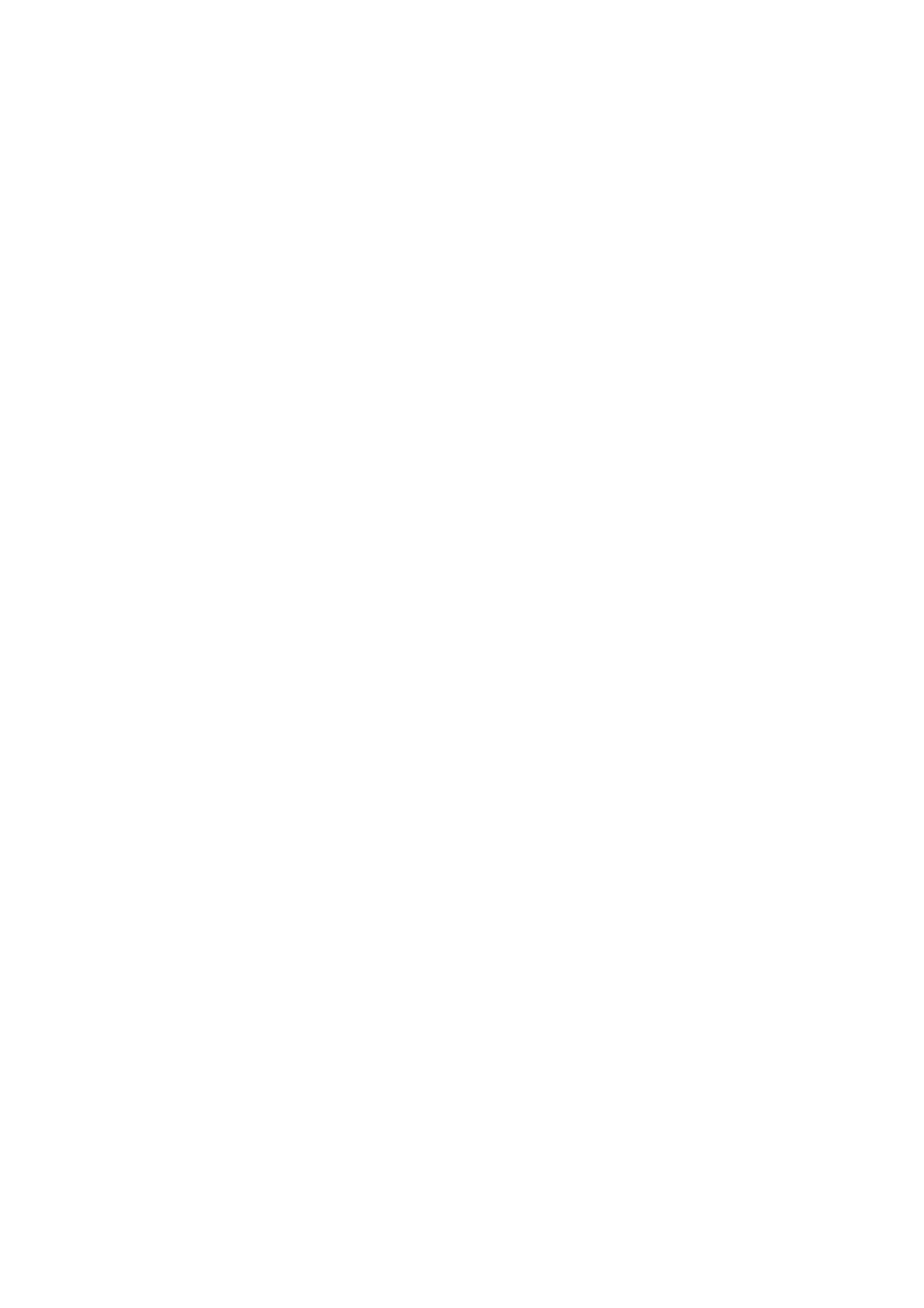## *Contents*

|                                                     |                  | Summary of findings and recommendations |    |
|-----------------------------------------------------|------------------|-----------------------------------------|----|
| 2                                                   | Background       |                                         | 3  |
| 3                                                   | Process overview |                                         | 5  |
|                                                     | 3.1              | Process failure overview                | 6  |
|                                                     | 3.2              | Our observations and recommendations    |    |
| Appendix A Photo Card Production process            |                  | 15                                      |    |
| Appendix B Job data file preparation manual process |                  |                                         | 16 |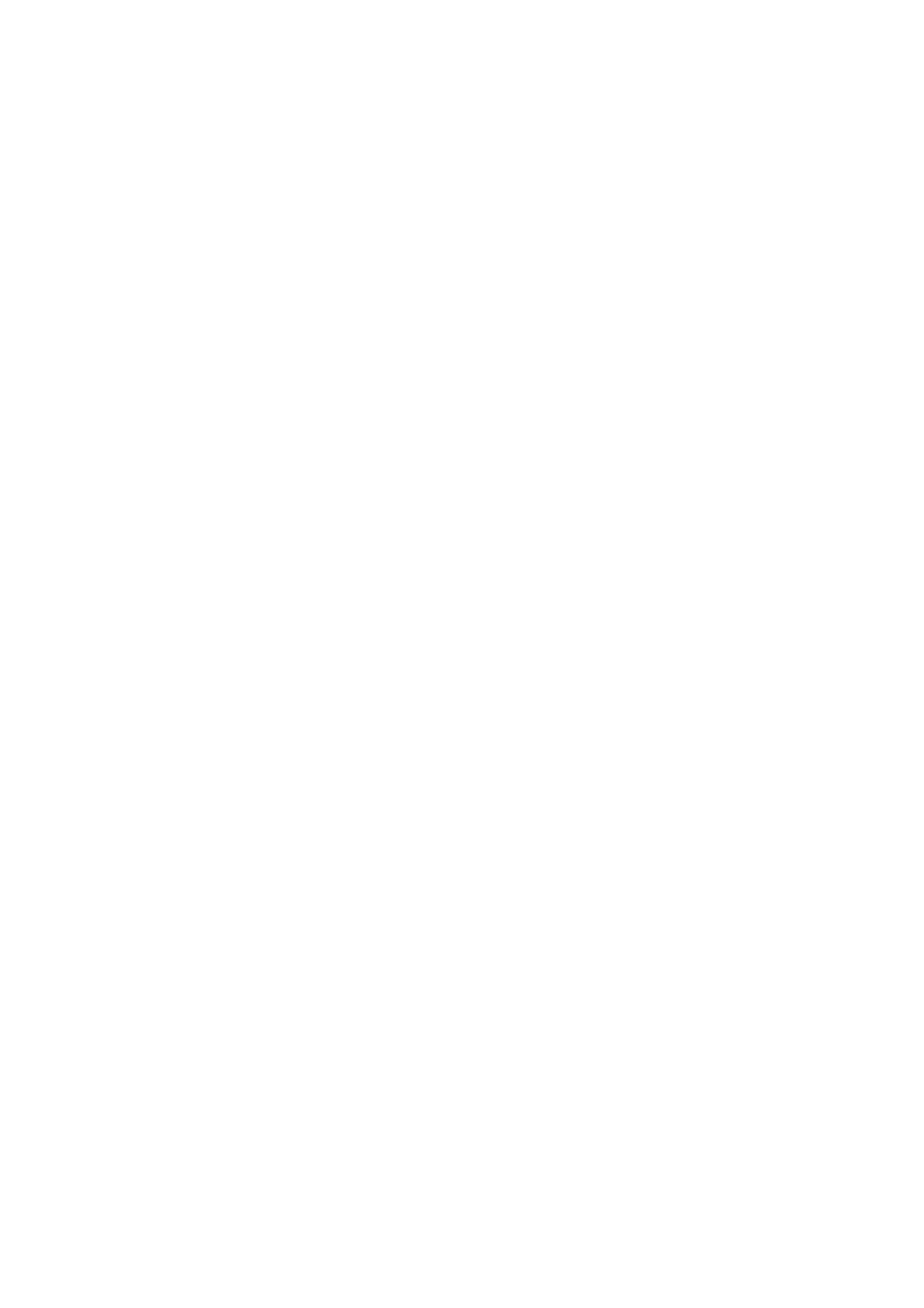# *Disclaimer*

This report has been prepared pursuant to terms of agreement dated 1 May 2017, which sets out the scope of our review and nothing within this report is intended to imply that we have carried out any work beyond that scope.

For the purposes of preparing this report, reliance has been placed on the representations, information and instructions provided to us. We have not sought to verify the accuracy or completeness of the information made available to us, nor have we conducted any procedures in the nature of an audit of the information or assumptions therein in any way, other than has been specifically stated in this report.

Our engagement did not constitute an audit in accordance with Australian Auditing Standards or a review in accordance with Australian Auditing Standards applicable to review engagements and accordingly no such assurance is provided in our report.

The report has been prepared subject to the provisions and qualifications stated herein, for the sole use of the Department of Finance, Services and Innovation, New South Wales. PwC, its partners, its agents and servants specifically deny any liability whatsoever to any other party who may use or rely on the whole, or any part, of this report or to the parties to whom it is addressed for the use, whether in whole or in part, for any other purpose than that herein set out. This report should not be used for any other purpose without PwC's prior written consent.

We do not accept any duty of care (whether in contract, tort (including negligence) or otherwise) to any person other than you, and will not be responsible for any loss suffered by a third party who relies upon this report.

This report is prepared based on information made available to us up to the date of this report and we reserve the right to amend our opinions, if necessary, based on factual information that comes to our attention after that date.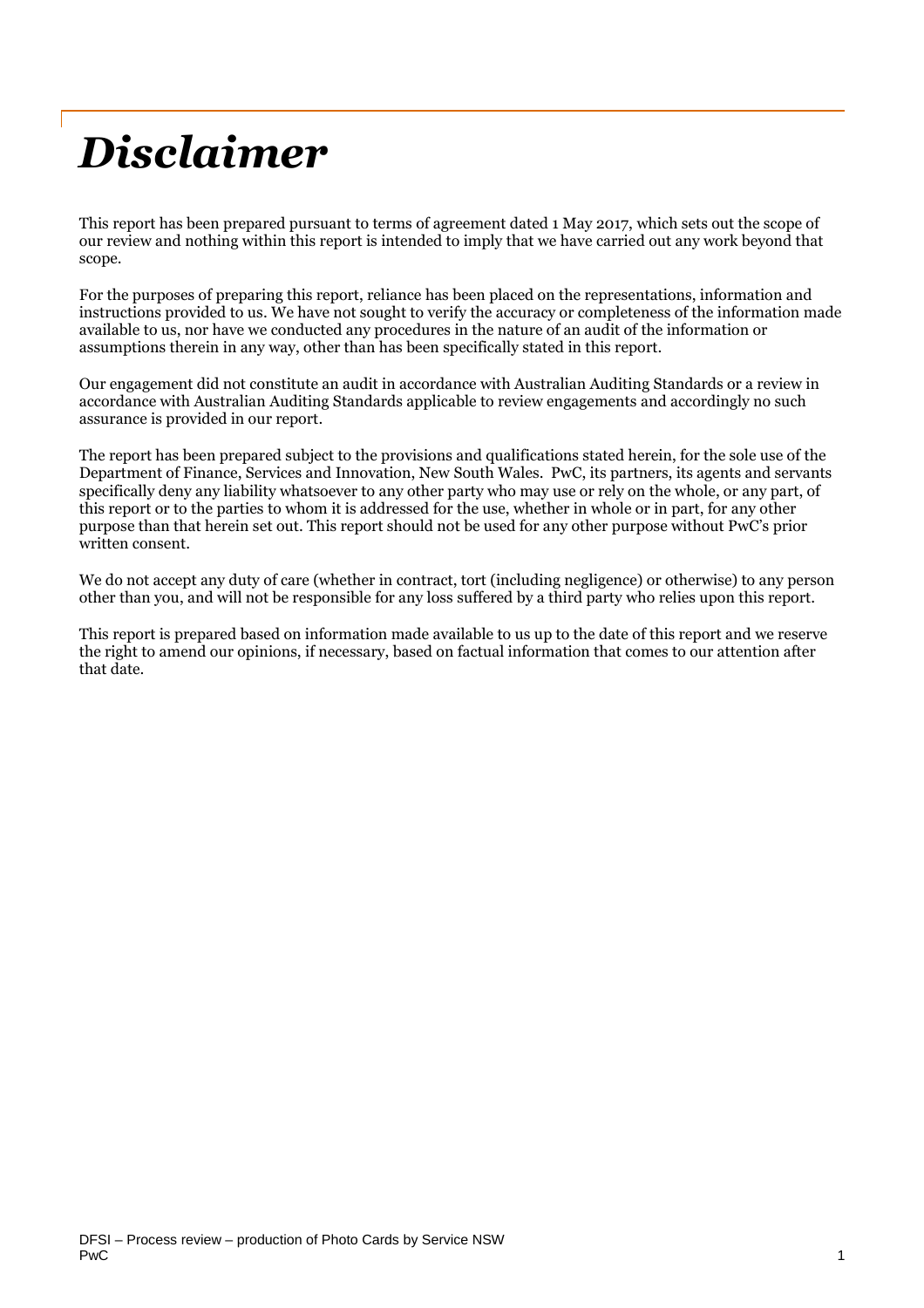### *1 Summary of findings and recommendations*

Our review identified the root cause of the error was human error. The error may have been less likely to have occurred if risk management processes had identified Card Operations as a high risk process that required further management oversight and controls and regular independent assurance, particularly during any changes to the processes.

Our key findings and recommendations for improving and strengthening processes, in line with good industry practice are as follows:

- Risk management processes did not identify the high risk nature of Card Operations
	- Review Service NSW's risk management framework and ensure the risk identification criteria and processes will identify risks that may have major reputational or legal consequences if a control was to fail, and not only those of large processes or projects and those with high dollar value consequence.
	- Perform periodic review of the risk register to ensure any changes to the risk profile related to Card Operations are identified.
	- On the basis of this risk assessment, ensure appropriate risk mitigators are identified, including management oversight and testing of the effectiveness of quality controls.
	- Consider including Card Operation processes in the Internal Audit plan on a cyclical basis.
- When the processes and systems were changed, there was inadequate controls design and independent project assurance
	- Finalise a Program Office Framework that includes clear guidance and criteria on which projects require controls design review, and independent go-live readiness assessment and post-implementation review. This criteria, should consider, not only high value projects, but those projects that may have major reputational and legal consequences in the event risks are not being appropriately mitigated.
	- Ensure that going forward any changes to processes and systems impacting Card Operations are reviewed by an independent party with controls design skills.
- The manual interface features ineffective preventative and detective compensating controls, and quality checks that are not always completed
	- Enhance the preventative controls in the Excel file by utilising a macro job data file excel report template for the CSOs to input the job data file extract into the macro excel to minimise the requirement for manual manipulation of the raw data file.
	- Reinforce that quality checks must be completed and documented as specified and without exception. Review these periodically to ensure this is occurring.
	- In the medium term, consider automating the interface from DRIVES to CAMM to remove the manual interface.
- User access controls to the Card Operations network shared drive should be strengthened
	- Review access to the Card Operations network shared drive and remove those who do not require access.
	- Ensure processes operate to immediately remove access to the Card Operations network shared drive once a user no longer works in Card Operations.
	- Perform periodic user access reviews of the Card Operations network shared drive to ensure all users with access are appropriate.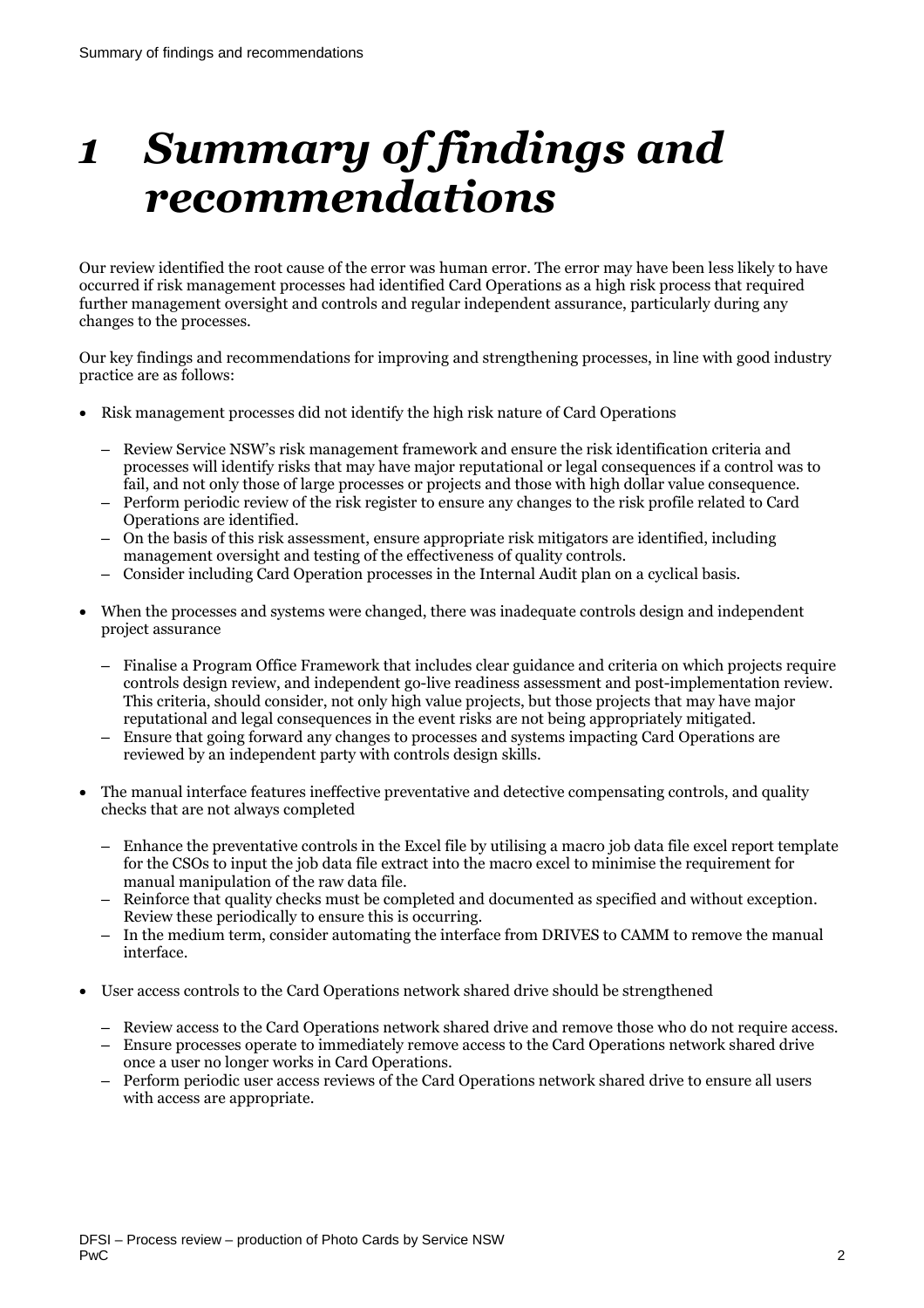### *2 Background*

Service NSW currently operates two centralised print facilities for Photo Cards in Parkes and Newcastle. Service NSW Card Operations print and distribute approximately 2.5 million cards a year using 56 photo licence printers in these locations together with Card Attach and Match Machines (CAMM) that attach the printed cards to letters and place them in envelopes for mailing.

Underpinning the Card Operations environment is an integrated DRIVES system, owned by Roads and Maritime Services (RMS). RMS transitioned production and distribution of Photo Cards at their Parkes facility to Service NSW during 2013 – 2014 and subsequently Service NSW created an identical facility at Newcastle for backup and capacity constraint purposes.

The CAMM machines were established to automate the printing and distribution process as the Service NSW network has rolled out, with the Parkes processes established in January 2016 and Newcastle in February 2017.

ServiceNSW have also considered a range of other initiatives to enhance card printing services, but are yet to secure approval and funding to advance these. The interface with DRIVES and coordination with RMS and other agencies remains a key feature of the current processes and consideration of future options.

We note that 17 RMS motor registries that have not yet transitioned to the Service NSW network also print Photo Cards and these processes were not reviewed.

In April 2017, Service NSW experienced a process break-down in respect of the production of Photo Cards which resulted in a number of cards being mailed to incorrect addresses.

This incident included the following types of photo card:

- Driver Licence
- Firearm Licence
- Mobility Parking Scheme Permits
- NSW Photo Card (Proof of Age Card)
- Security Licence
- Commercial and Private Investigator Licence.

As a result of the aforementioned incident DFSI sought an independent review of the current processes and procedures in place at Service NSW in respect of the production of Photo Cards in order to help prevent future incidents. The objectives of this review included:

- Preparation of an overview systems description of the 'as is' business process and system of internal control currently in place
- Assessment of the nature and effectiveness of internal controls over the completeness and accuracy of card production procedures and any gaps
- Assessment of the organisational structure and accountabilities
- Review and assessment of the operational processes including extent of automation, manual intervention, degree of hand offs and integration with other processes and,
- Provide recommendations for improving and strengthening processes in line with good industry practice.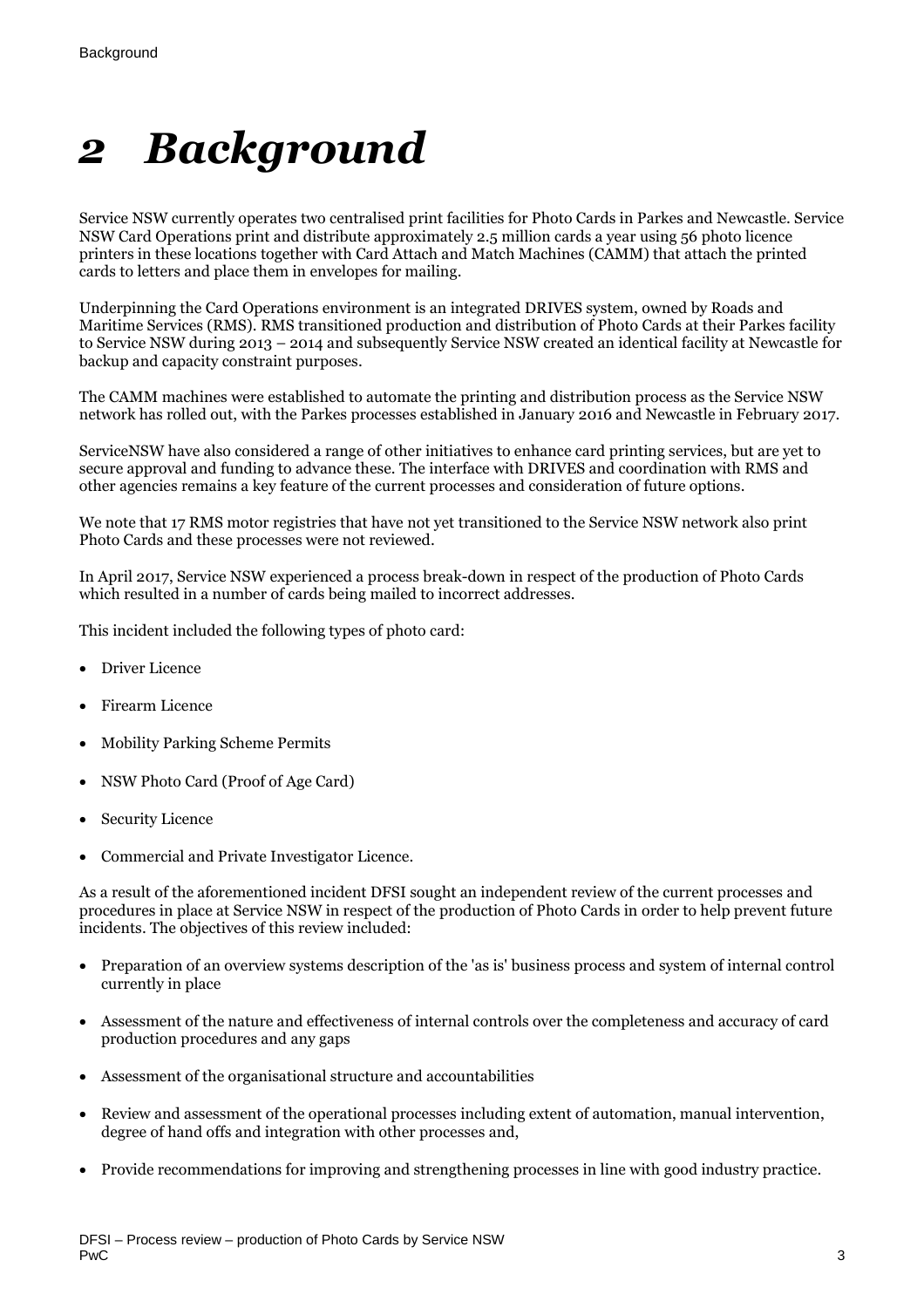To achieve these outcomes, we have reviewed relevant policies and process documentation and interviewed key team members and stakeholders in the production of Photo Cards.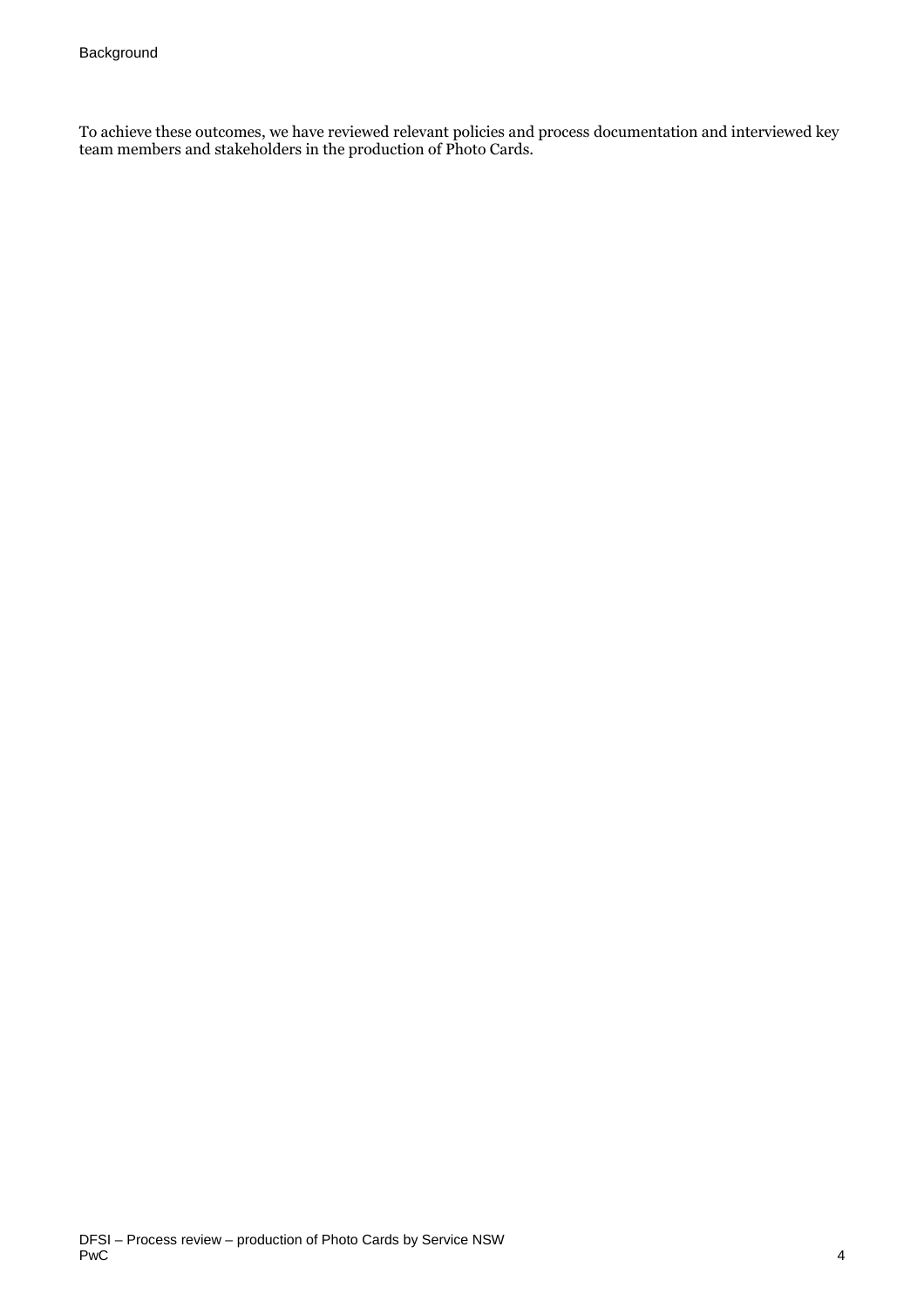## *3 Process overview*

The end-to-end process over the production of Photo Cards by Service NSW is summarised below:



Legend

DRIVES - Record of registration and licensing (used by Service NSW, Police, RMS) CAMM - Card Attach and Match Machines CSO - Customer Service Officer

The DRIVES system (owned by RMS, and used by Service NSW and also agencies such as NSW Police) records all registration and licencing data for NSW. On a daily basis the details of all Photo Cards to be printed are transferred to Service NSW Card Operations in Parkes and Newcastle via a DRIVES interface (Photo Print System). This data is extracted into an Excel spreadsheet where the address format is modified to meet postal standards. This is then loaded into the CAMM system via a USB. CAMM prints the carrier (accompanying letter), attaches the card to the carrier and then folds and envelopes the card and carrier for distribution. Cards are then distributed by Australia Post using regular mail. There are certain quality checks conducted throughout the process at Card Operations. Refer to the detailed process and control diagrams at Appendix A and B.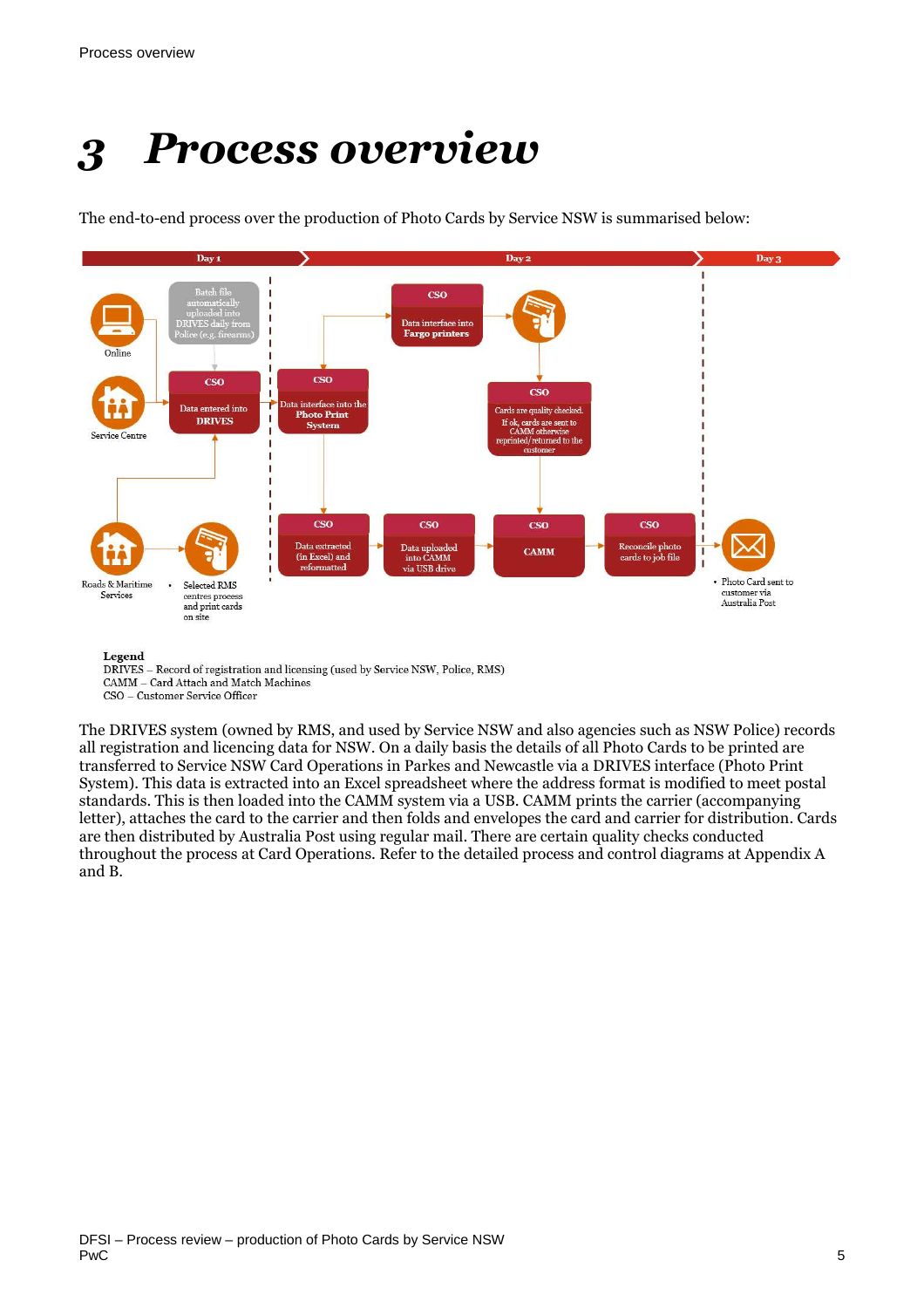### *3.1 Process failure overview*

Photo Card and carrier processing for Wednesday, 5th of April took place on Thursday, 6th of April. Printing of the total batch of cards (2,693) took place as normal that day, with staff in the Newcastle Card Operations centre performing quality control checks to ensure that cards were legible and without printing related blemishes. The cards were mailed to the customers on Friday, 7th of April.

Carrier printing involves extracting a CSV data file from DRIVES which contains the names and addresses of all cards processed for the day. The file is manually manipulated in Microsoft Excel to convert the details stored in the card holder name and address fields into a "Clean Mail" format to meet Australia Post standards for a reduced postage cost. Clean Mail format is a conversion of standard text into proper and capital letters (ie 2-4 Rawson Place, Sydney NSW 2000 would convert to 2-4 Rawson Place, SYDNEY NSW 2000). The suburb, state, and postcode must be in capital letters with no punctuation.

DRIVES data is not in a valid Clean Mail format, and there is no interface built which is capable of converting standard text from DRIVES to Clean Mail format. As a result, information downloaded into Excel are manipulated using the following formula:

=Proper(cell containing first name or address in the carrier batch list)

The formula is then applied down the list of all recipients. Human error in the conversion process resulted in the "Proper" formula for the address conversion pointing to the cell in the spreadsheet containing the second address in the list instead of the first. Consequently the names of the card recipients on the job batch file were misaligned/offset with the addresses of the next recipient on the list. The converted file was then sent to CAMM to print the carrier and affix the printed cards to the carriers by matching the unique card number.

Prior to placing the printed carriers and cards in envelopes, a quality assurance check is performed that ensures that the name and address on the printed card matches the name and address on the carrier by checking the first 5 drivers licence cards to ensure names and addresses are correct. This check is performed by a different staff member than the person who prepares the carrier file for printing.

In this instance the quality assurance check failed to identify that the addresses on the carriers were different to the addresses on the printed cards, it instead focused on the names matching alone.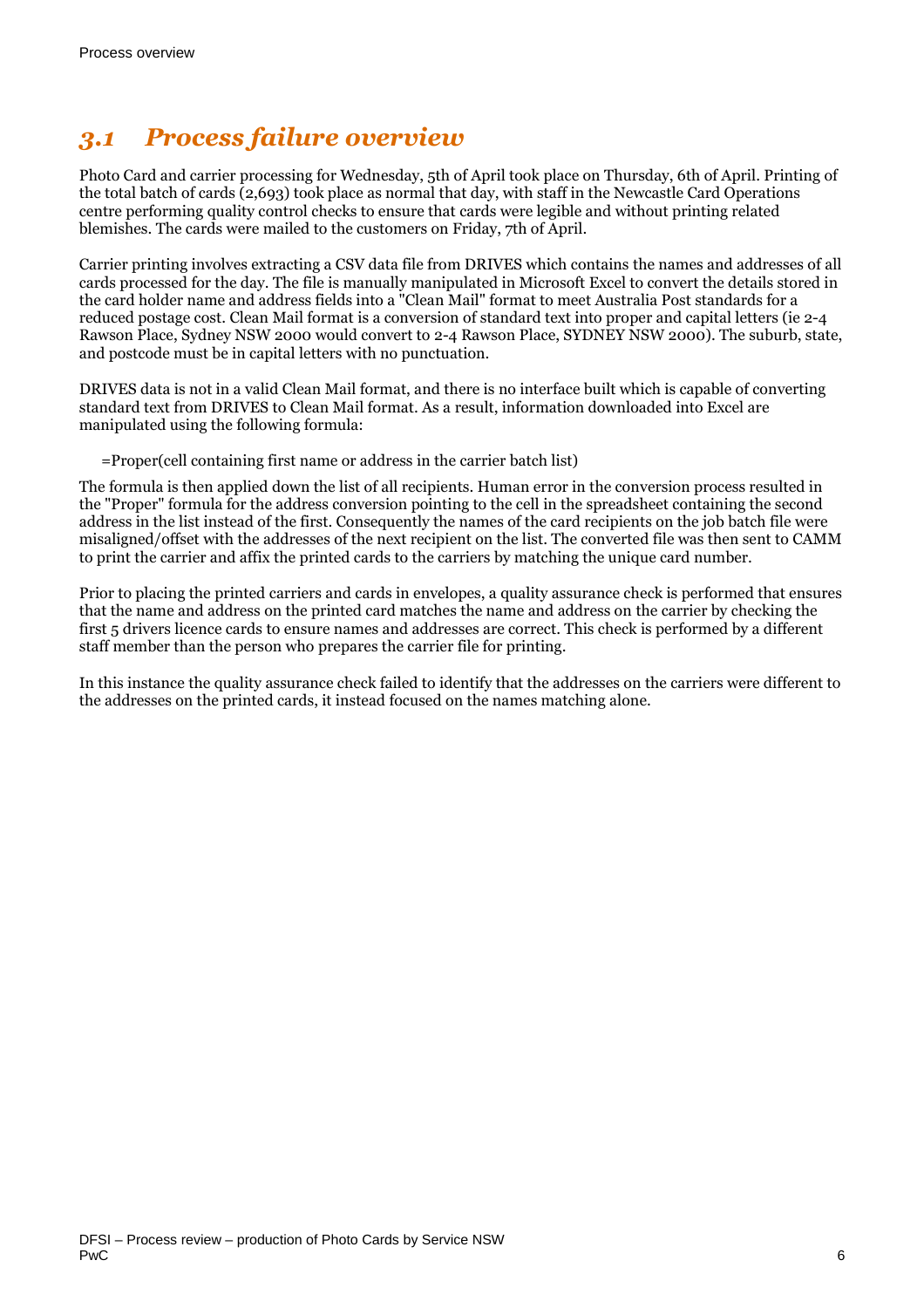### *3.2 Our observations and recommendations*

#### **Ref. Risks and Issues Observed Recommendation**

#### 1 *Risk management processes did not identify the high risk nature of Card Operations*

Our review of the end-to-end process over the production of Photo Cards identified that although a Quality Control Framework is in place to guide staff throughout the process including performing second checks over key manual processes (1st line of defence), there was limited high level management oversight, risk identification or assurance (2nd and 3rd line of defence) over Card Operations.

The following describes the 3 lines of defence:

#### People, processes & technology

Management, who should operate a control framework, and perform all of the day to day control that ensure that a business manages risk, has good financial controls, and remains compliant with regulation (both general governance such as company policy and industry specific regulation).

#### **Management &** oversight Those who regularly inspect and test

that management are operating the control framework, through techniques such as enquiry and observation, inspection, and re-performance.

### **Internal &** external audit

Audit (internal and external) who assess the whole control framework, consider whether it is complete, review the evidence from the second line of defence and make tactical 'audits' of particular areas deemed to be high risk for the organisation, or perhaps where controls have been reported as weak.

It appears the risk assessment process has failed to identify a high risk process, nor a critical change to that process when new centralised processes and a new system (CAMM) with manual interfaces were implemented over the last 2 years. There is also no clear link detailing risks associated with Card Operations to risks associated to Service NSW's achieving their strategic objectives, no enterprise level risk focussed on the role of Card Operations in printing and distributing every Photo Card in NSW and no documented business unit risk assessment conducted by Card Operations. It is acknowledged that risks and controls were actively considered by the Card Operations team as part of their daily operations.

As a result of the risk not being identified, Card Operations was not identified for focus by Internal Audit and there are no reviews planned in the Internal Audit Work Program 2017-19. It is acknowledged that an internal audit over the processing of customer establishment, driver and boat licence applications was performed in 2016, which included assessing the process of producing Photo Cards.

Management should :

- Review Service NSW's risk management framework and ensure the risk identification criteria and processes will identify risks that may have major reputational or legal consequences if a control was to fail, and not only those of large processes or projects and those with high dollar value consequence.
- Perform periodic review of the risk register to ensure any changes to the risk profile related to Card Operations are identified.
- On the basis of this risk assessment, ensure appropriate risk mitigators are identified, including management oversight and testing of the effectiveness of quality controls.
- Consider including Card Operation processes in the Internal Audit plan on a cyclical basis.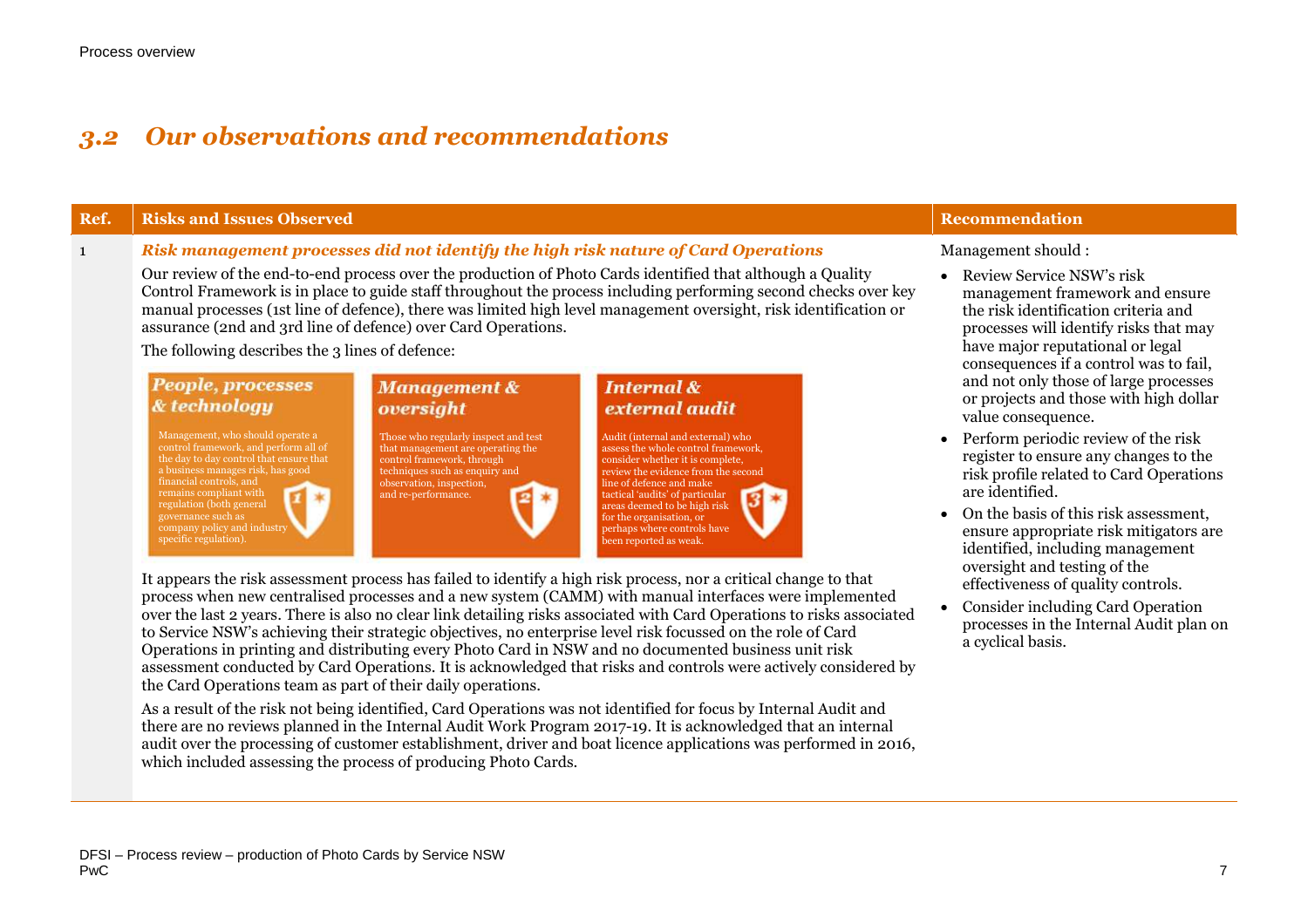L

| Ref.           | <b>Risks and Issues Observed</b>                                                                                                                                                                                                                                                                                                                                                                                                                                                                                                                                                                                                                                                                                                                                                                                                                                                                                                                                                                                                                                                                                                                                                                                                                                                                                                                                                                                                                                                                                | <b>Recommendation</b>                                                                                                                                                                                                                                                                                                                                                                                                                                                                                                                                                                                                              |
|----------------|-----------------------------------------------------------------------------------------------------------------------------------------------------------------------------------------------------------------------------------------------------------------------------------------------------------------------------------------------------------------------------------------------------------------------------------------------------------------------------------------------------------------------------------------------------------------------------------------------------------------------------------------------------------------------------------------------------------------------------------------------------------------------------------------------------------------------------------------------------------------------------------------------------------------------------------------------------------------------------------------------------------------------------------------------------------------------------------------------------------------------------------------------------------------------------------------------------------------------------------------------------------------------------------------------------------------------------------------------------------------------------------------------------------------------------------------------------------------------------------------------------------------|------------------------------------------------------------------------------------------------------------------------------------------------------------------------------------------------------------------------------------------------------------------------------------------------------------------------------------------------------------------------------------------------------------------------------------------------------------------------------------------------------------------------------------------------------------------------------------------------------------------------------------|
| $\overline{2}$ | When the processes and systems were changed, there was inadequate controls design and<br>independent project assurance<br>CAMM was rolled-out in January 2016 at the Parkes Card Operation centre and in February 2017 at the Newcastle<br>Card Operation centre. The design of the new processes and systems were not reviewed to confirm adequate<br>controls were in place. In both instances a go-live readiness assessment was not performed independent of the<br>project team to ensure that all key risks had been addressed and had been appropriately controlled prior to going<br>live. Further, a post-implementation review was not performed to ensure appropriate controls were in place and<br>operating effectively once CAMM went live at both sites.<br>There was no Program Office in place at the time of the initial implementation. A Program Office at Service NSW<br>was established in August 2016 to oversee projects across Service NSW. An independent review of the Program<br>Office function was performed in mid 2016 and the recommendations are currently being used to structure the<br>operating model of the function. The findings of the review addressed issues including governance, change<br>management and risk.<br>Without performing an independent design review, go-live readiness assessment and post-implementation review<br>there is a risk that key controls may not have been designed or operating effectively to mitigate key risks from<br>occurring. | Management should:<br>• Finalise a Program Office Framework<br>that includes clear guidance and<br>criteria on which projects require<br>controls design review, a go-live<br>readiness assessment and post-<br>implementation review. This criteria,<br>should consider, not only high value<br>projects, but those projects that may<br>have major reputational and legal<br>consequences in the event risks are<br>not being appropriately mitigated.<br>Ensure that going forward any<br>changes to processes and systems<br>impacting Card Operations are<br>reviewed by an independent party<br>with controls design skills. |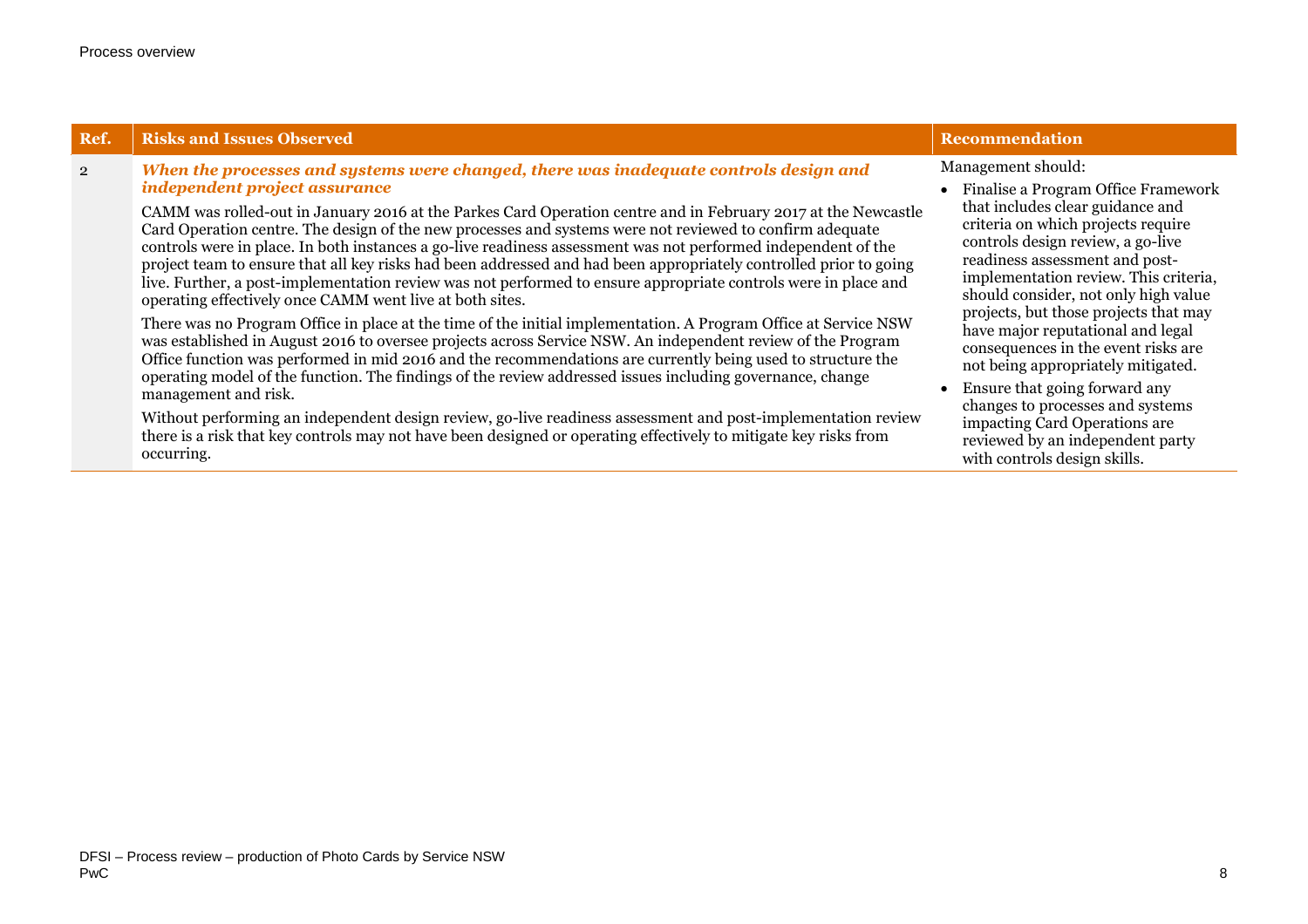| The manual interface features ineffective preventative and detective compensating controls, and<br>Management should:<br>3<br>quality checks that are not always completed<br>• Enhance the preventative controls in<br>The process to transfer data from DRIVES via the Photo Print System to CAMM to print the Photo Cards carrier<br>the Excel file by utilising a macro job<br>and attach to Photo Cards is highly manual and hence susceptible to error.<br>data file excel report template for the<br>CSOs to input the job data file extract<br>The job data file extracted from the Photo Print System contains the names and addresses of all cards processed<br>into the macro excel to minimise the<br>for the day and is manually extracted to an Excel file and reformatted prior to upload into CAMM. The manual<br>requirement for manual manipulation<br>manipulation by the CSO and upload by USB to CAMM makes this process highly vulnerable to error or<br>of the raw data file.<br>manipulation.<br>Reinforce that quality checks must be<br>$\bullet$<br>A Queue checklist and a Batch Balance checklist are in place to guide the CSO on the key tasks to perform each<br>completed and documented as<br>day to process, print and distribute Photo Cards and to perform key checks. The Queue checklist is used to<br>specified and without exception.<br>prepare and upload the job data file into CAMM and the Batch Balance checklist includes a batch reconciliation<br>Review these periodically to ensure<br>procedure to ensure all Photo Cards can be accounted for at the end of the day and to identify any missing cards.<br>this is occurring.<br>Since the Photo Card processing incident occurred in April 2017, these controls were enhanced to minimise the<br>In the medium term, consider<br>$\bullet$<br>risk of the error reoccurring. The following quality checks were added to the existing procedures:<br>automating the interface from<br>DRIVES to CAMM to remove the<br>• An independent check by a second CSO is required to review the completeness and accuracy of the CAMM<br>manual interface.<br>report prior to uploading in CAMM and has been included as part of the Queue checklist.<br>• An independent check is required by a second CSO to review the completeness and accuracy of those photo<br>cards that do not require to go through CAMM (ie reprints, card read errors, tech letters and facial recognition)<br>and has been included as part of the Batch Balance Checklist.<br>A sample check of the first and final four carriers to ensure the names and addresses on both the cards and<br>carriers are the same and match the information contained on the CAMM carrier file was included as part of<br>the Queue checklist. It is acknowledged that prior to the incident this check was performed however, was not<br>specifically outlined in the Queue checklist.<br>The enhanced quality control checks do not check 100% of the data and therefore there is a risk that the address<br>fields may be inadvertently or inappropriately changed particularly in the middle of the job data file, without<br>detection.<br>Additionally, sample testing of 21 (additional one included the date of incident) Queue Checklists and Batch<br>Balance Checklists at the Parkes Card Operation centre and 15 Queue Checklists and Batch Balance Checklists at<br>the Newcastle Card Operation centre, identified the following:<br>• 1 Batch Balance Checklist and 1 Queue Checklist, the second check was not independent and was performed by<br>the same person completing the checklists at the Parkes Card Operation centre<br>3 Queue checklists were not completed at the Parkes Card Operation centre |
|-------------------------------------------------------------------------------------------------------------------------------------------------------------------------------------------------------------------------------------------------------------------------------------------------------------------------------------------------------------------------------------------------------------------------------------------------------------------------------------------------------------------------------------------------------------------------------------------------------------------------------------------------------------------------------------------------------------------------------------------------------------------------------------------------------------------------------------------------------------------------------------------------------------------------------------------------------------------------------------------------------------------------------------------------------------------------------------------------------------------------------------------------------------------------------------------------------------------------------------------------------------------------------------------------------------------------------------------------------------------------------------------------------------------------------------------------------------------------------------------------------------------------------------------------------------------------------------------------------------------------------------------------------------------------------------------------------------------------------------------------------------------------------------------------------------------------------------------------------------------------------------------------------------------------------------------------------------------------------------------------------------------------------------------------------------------------------------------------------------------------------------------------------------------------------------------------------------------------------------------------------------------------------------------------------------------------------------------------------------------------------------------------------------------------------------------------------------------------------------------------------------------------------------------------------------------------------------------------------------------------------------------------------------------------------------------------------------------------------------------------------------------------------------------------------------------------------------------------------------------------------------------------------------------------------------------------------------------------------------------------------------------------------------------------------------------------------------------------------------------------------------------------------------------------------------------------------------------------------------------------------------------------------------------------------------------------------------------------------------------------------------------------------------------------------------------------------------------------------------------------------------------------------------------------------------------------------------------------------------------------------------------------------------------------------------------------------------------------------------------------------------------------------------------|
|                                                                                                                                                                                                                                                                                                                                                                                                                                                                                                                                                                                                                                                                                                                                                                                                                                                                                                                                                                                                                                                                                                                                                                                                                                                                                                                                                                                                                                                                                                                                                                                                                                                                                                                                                                                                                                                                                                                                                                                                                                                                                                                                                                                                                                                                                                                                                                                                                                                                                                                                                                                                                                                                                                                                                                                                                                                                                                                                                                                                                                                                                                                                                                                                                                                                                                                                                                                                                                                                                                                                                                                                                                                                                                                                                                                           |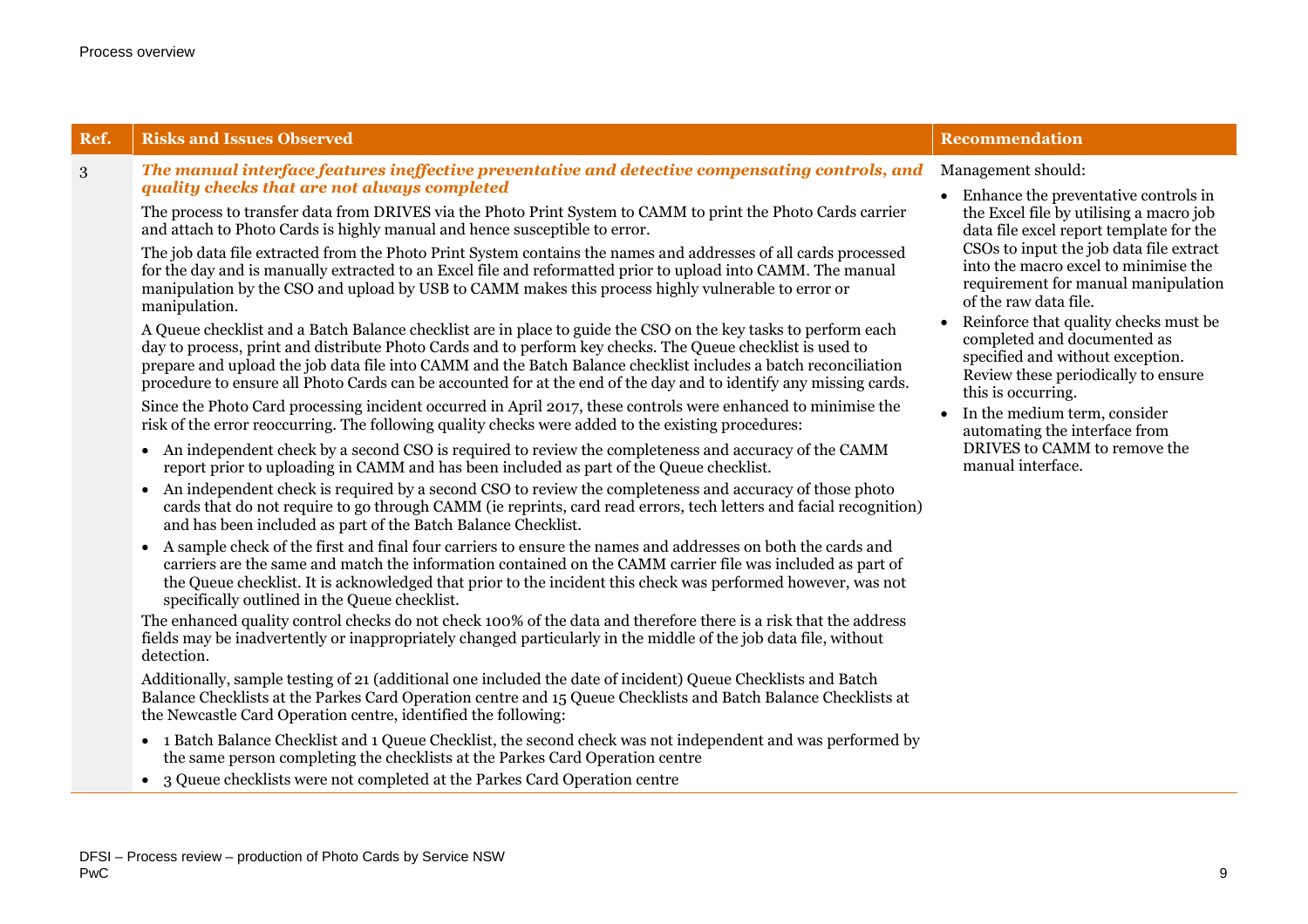| Ref. | <b>N</b> Risks and Issues Observed                                          | ecommendation' |
|------|-----------------------------------------------------------------------------|----------------|
|      | 1 Queue checklist was not completed at the Newcastle Card Operation centre. |                |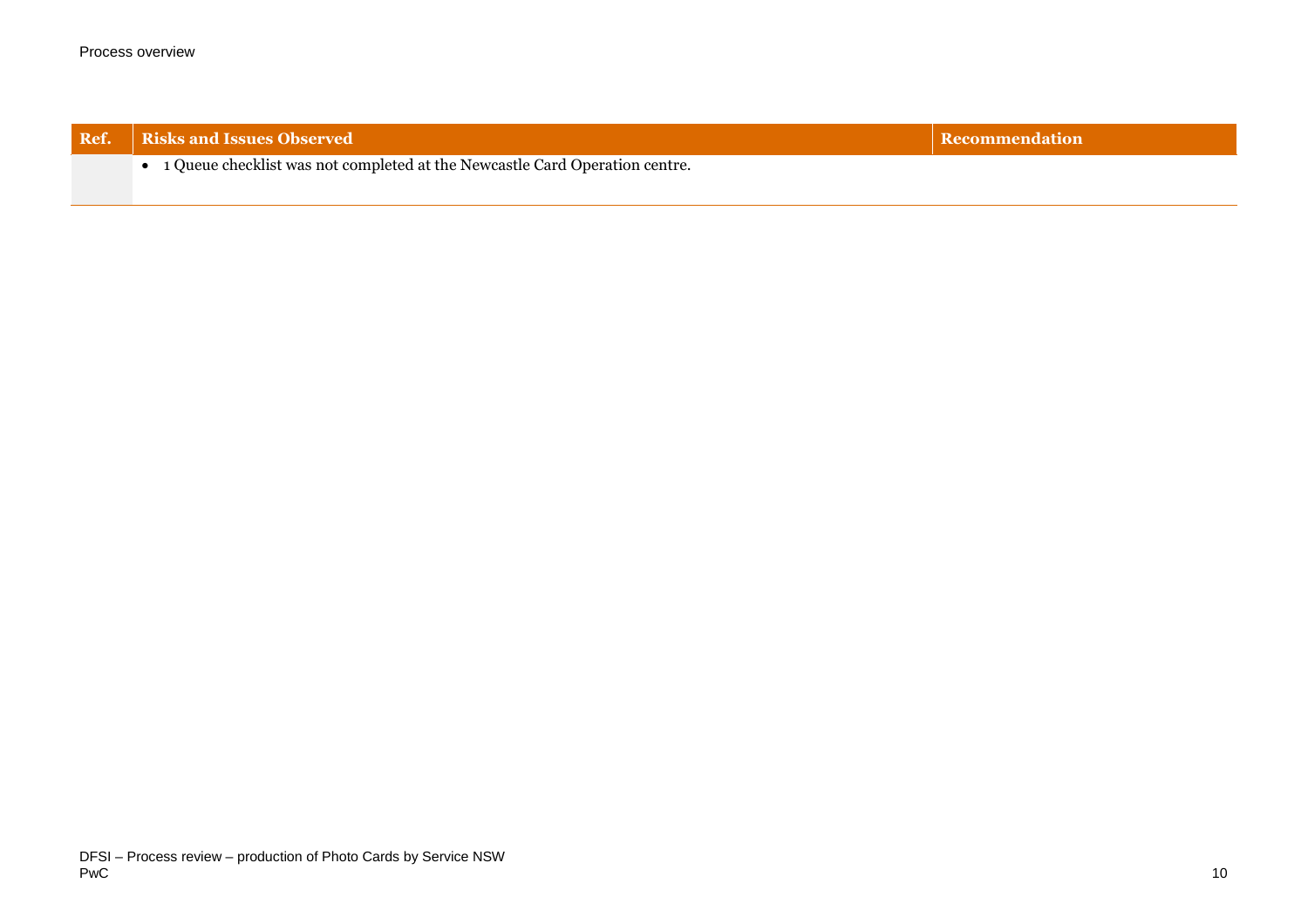| Ref.           | <b>Risks and Issues Observed</b>                                                                                                                                                                                                                                                                                                                                                                                                                                                                                                                                                                                                                                                                                                                                                                                                                                                                                                                                                                                                                                                             | <b>Recommendation</b>                                                                                                                                                                                                                                                                                                                                                                                                                              |
|----------------|----------------------------------------------------------------------------------------------------------------------------------------------------------------------------------------------------------------------------------------------------------------------------------------------------------------------------------------------------------------------------------------------------------------------------------------------------------------------------------------------------------------------------------------------------------------------------------------------------------------------------------------------------------------------------------------------------------------------------------------------------------------------------------------------------------------------------------------------------------------------------------------------------------------------------------------------------------------------------------------------------------------------------------------------------------------------------------------------|----------------------------------------------------------------------------------------------------------------------------------------------------------------------------------------------------------------------------------------------------------------------------------------------------------------------------------------------------------------------------------------------------------------------------------------------------|
| $\overline{4}$ | User access controls to the Card Operations network shared drive should be strengthened<br>The job batch files extracted from DRIVES via the Photo Print System is maintained on a network shared drive<br>(Card Operations G Drive). The file contains customer personal information including name, address and licence<br>identification numbers.<br>Our review of the system user access listing to the Card Operations network shared drive identified that access is<br>not restricted to appropriate personnel. There are a total of 36 users with access to the network shared drive and<br>the following was noted:<br>• 1 user is from RMS and does not require access<br>12 users are no longer with the organisation<br>$\bullet$<br>13 users are former CSOs who have transitioned to another department, noting that these users do not have<br>access to Service NSW systems and therefore cannot access the G Drive.<br>The risk of unauthorised access to the Card Operations network shared drive is increased without the<br>performance of periodic user access reviews. | Management should:<br>• Review access to the Card Operations<br>network shared drive and remove<br>those who do not require access.<br>Ensure processes operate to<br>immediately remove access to the<br>Card Operations network shared drive<br>once a user no longer works in<br>Card Operations.<br>Perform periodic user access reviews<br>of the Card Operations network<br>shared drive to ensure all users with<br>access are appropriate. |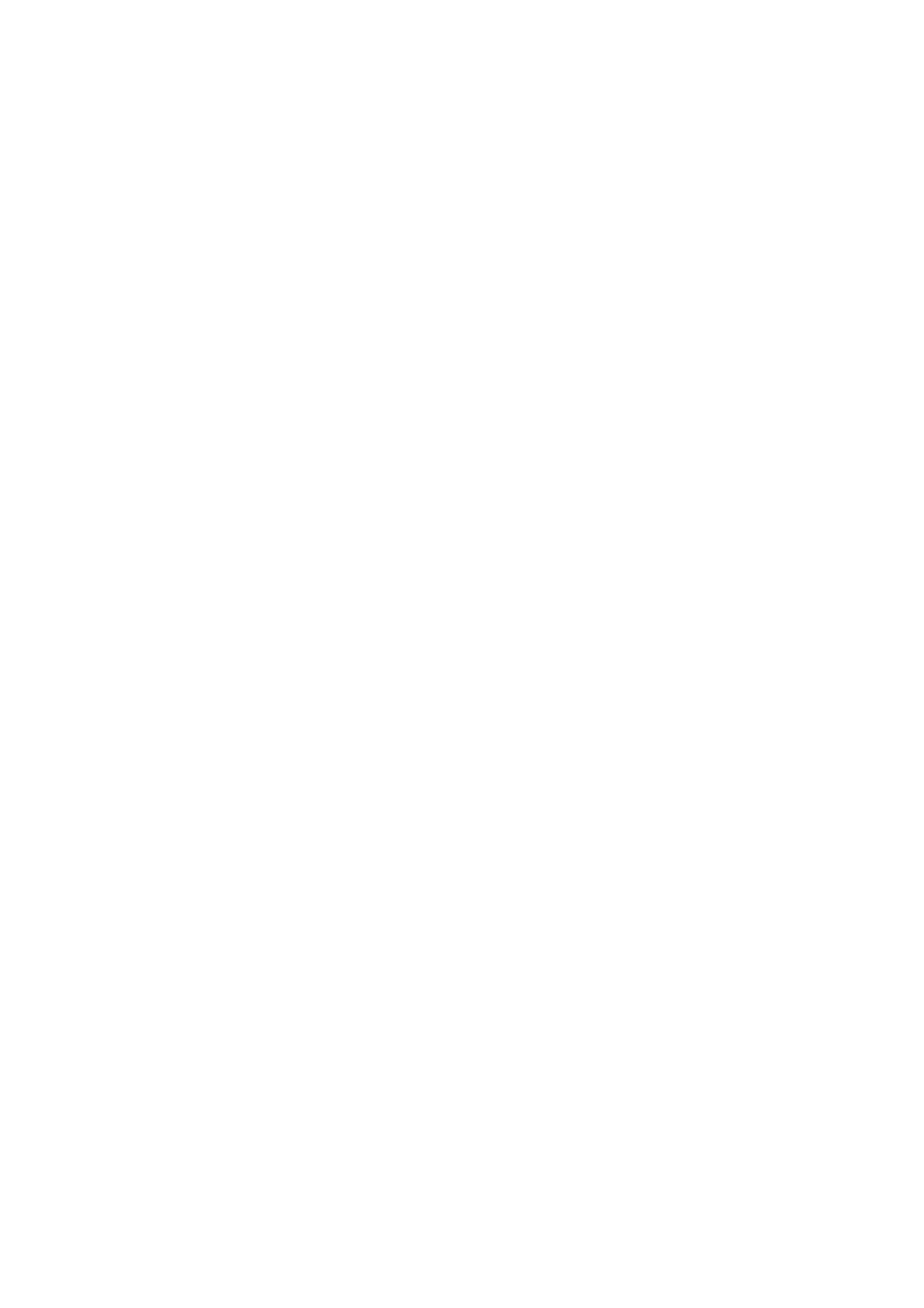# *Appendices*

| Appendix A Photo Card Production process            | 15. |
|-----------------------------------------------------|-----|
| Appendix B Job data file preparation manual process | 16. |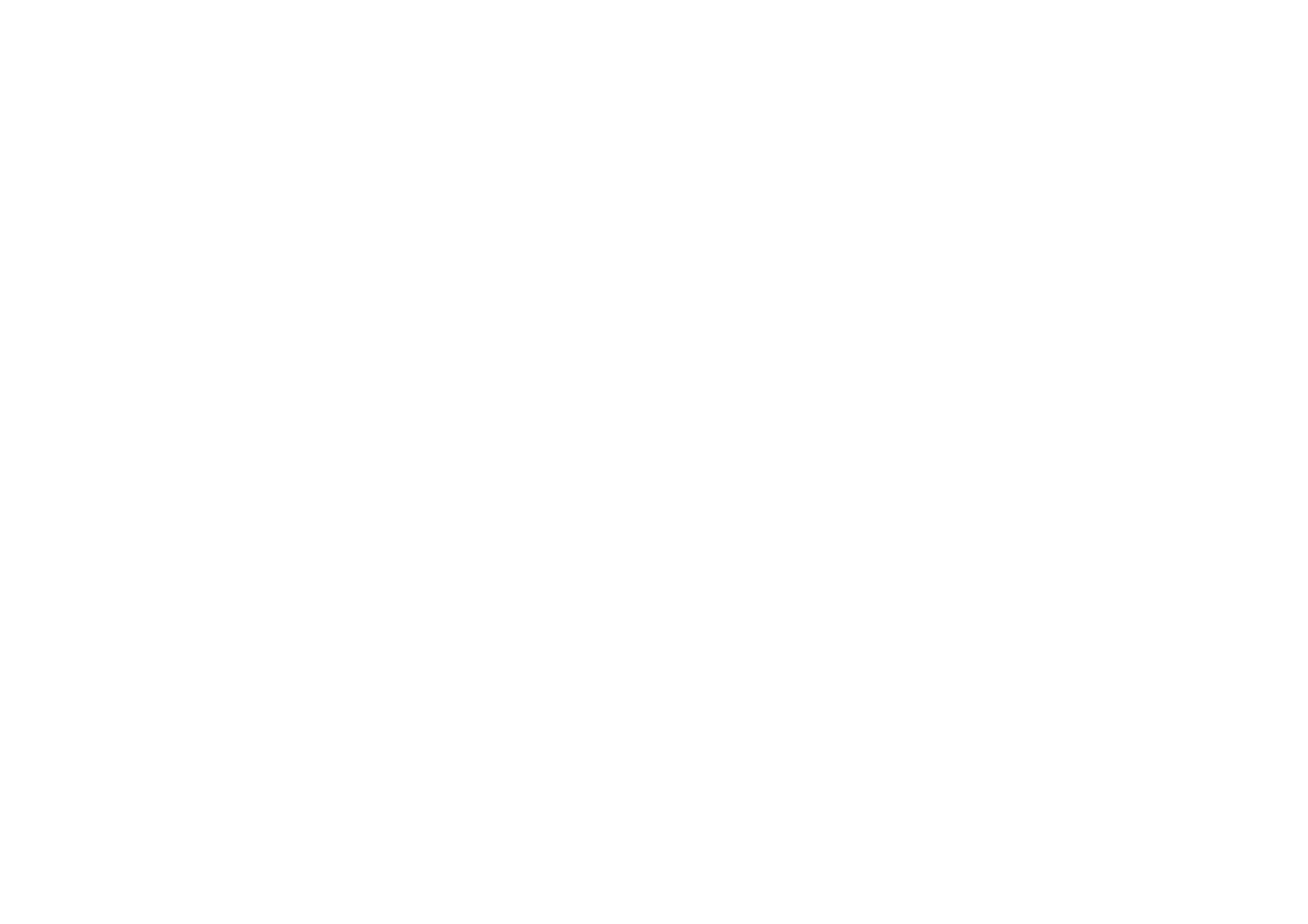### *Appendix A Photo Card Production process*



#### Legend

DRIVES - Record of registration and licensing (used by Service NSW, Police, RMS)

CAMM - Card Attach and Match Machines

- Manual Process A - Automatic Process

DFSI – Process review – production of Photo Cards by Service NSW PwC and the contract of the contract of the contract of the contract of the contract of the contract of the contract of the contract of the contract of the contract of the contract of the contract of the contract of the co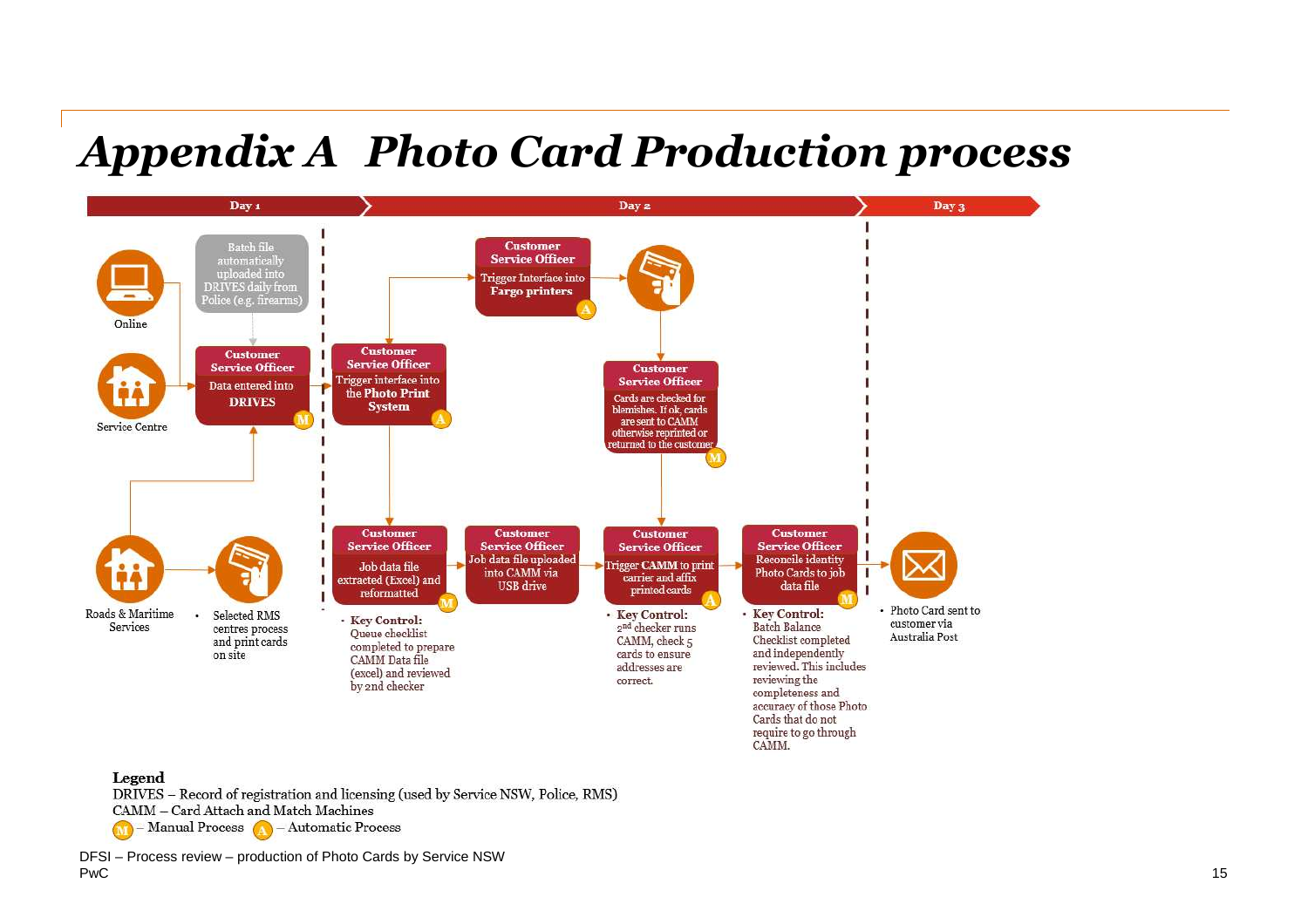### *Appendix B Job data file preparation manual process*



#### Legend

'=proper' - Converts a text string to proper case; the first letter in each word in uppercase and all other letters to lowercase